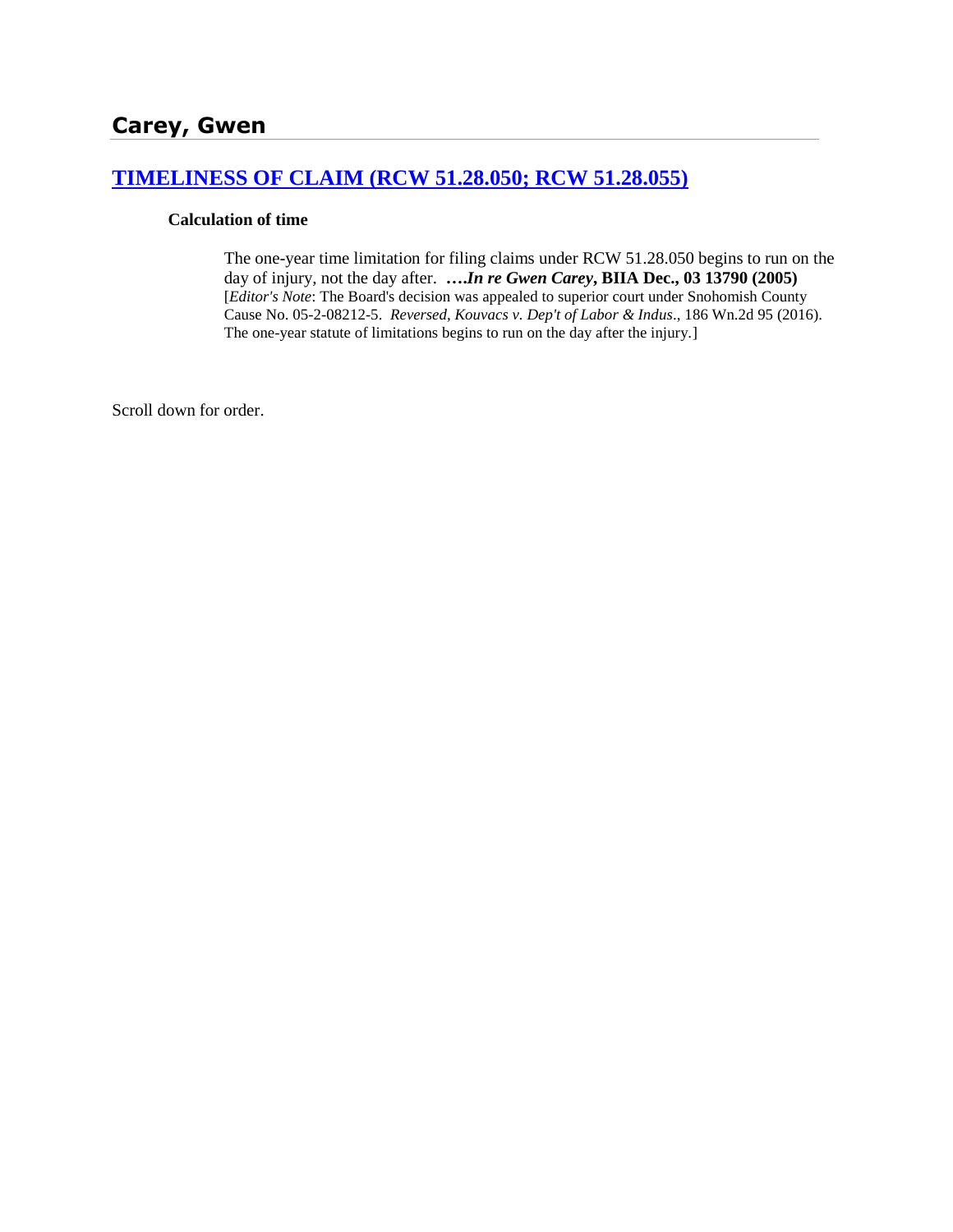# **BEFORE THE BOARD OF INDUSTRIAL INSURANCE APPEALS STATE OF WASHINGTON**

**)**

**IN RE: GWEN R. CAREY ) DOCKET NOS. 03 13790 & 03 21396**

**CLAIM NOS. W-700337 & W-700310 ) DECISION AND ORDER**

APPEARANCES:

Claimant, Gwen R. Carey, by Law Office of Robert M. Keefe, per Robert M. Keefe

Self-Insured Employer, Edmonds School District No. 15, by Reeve Shima, P.C., per Mary E. Shima

Docket No. 03 13790 is an appeal filed by the claimant, Gwen R. Carey, with the Board of Industrial Insurance Appeals on March 26, 2003, from an order of the Department of Labor and Industries dated March 6, 2003, under Claim No. W-700337. In this order, the Department affirmed its order of January 7, 2003, in which it denied the claim because the worker's condition was not the result of the injury alleged. The Department order is **REVERSED AND REMANDED**.

Docket No. 03 21396 is an appeal filed by the claimant, Gwen R. Carey, with the Board of Industrial Insurance Appeals on September 29, 2003, from an order of the Department of Labor and Industries dated September 19, 2003, under Claim No. W-700310. In this order, the Department affirmed its order of September 23, 2002, in which it allowed the claim for right elbow strain and found that the self-insured employer was not responsible for cervical, thoracic, and/or lumbar strains. The Department order is **REVERSED AND REMANDED**.

# **DECISION**

Pursuant to RCW 51.52.104 and RCW 51.52.106, these matters are before the Board for review and decision on a timely Petition for Review filed by the claimant to a Proposed Decision and Order issued on September 8, 2004, in which the industrial appeals judge affirmed the Department order dated March 6, 2003, issued under Claim No. W-700337, and the Department order dated September 19, 2003, issued under Claim No. W-700310.

47 We have granted review in order to do the following: (1) Change the evidentiary rulings listed below. (2) Reverse and remand the Department order wherein the Department rejected Claim No. W-700337 because the Department rejected the claim on its merits rather than for the failure to file the claim within the one-year limitation period specified by RCW 51.28.050. Although we need not provide a discussion of the merits of the question of whether Ms. Carey sustained an

3/30/05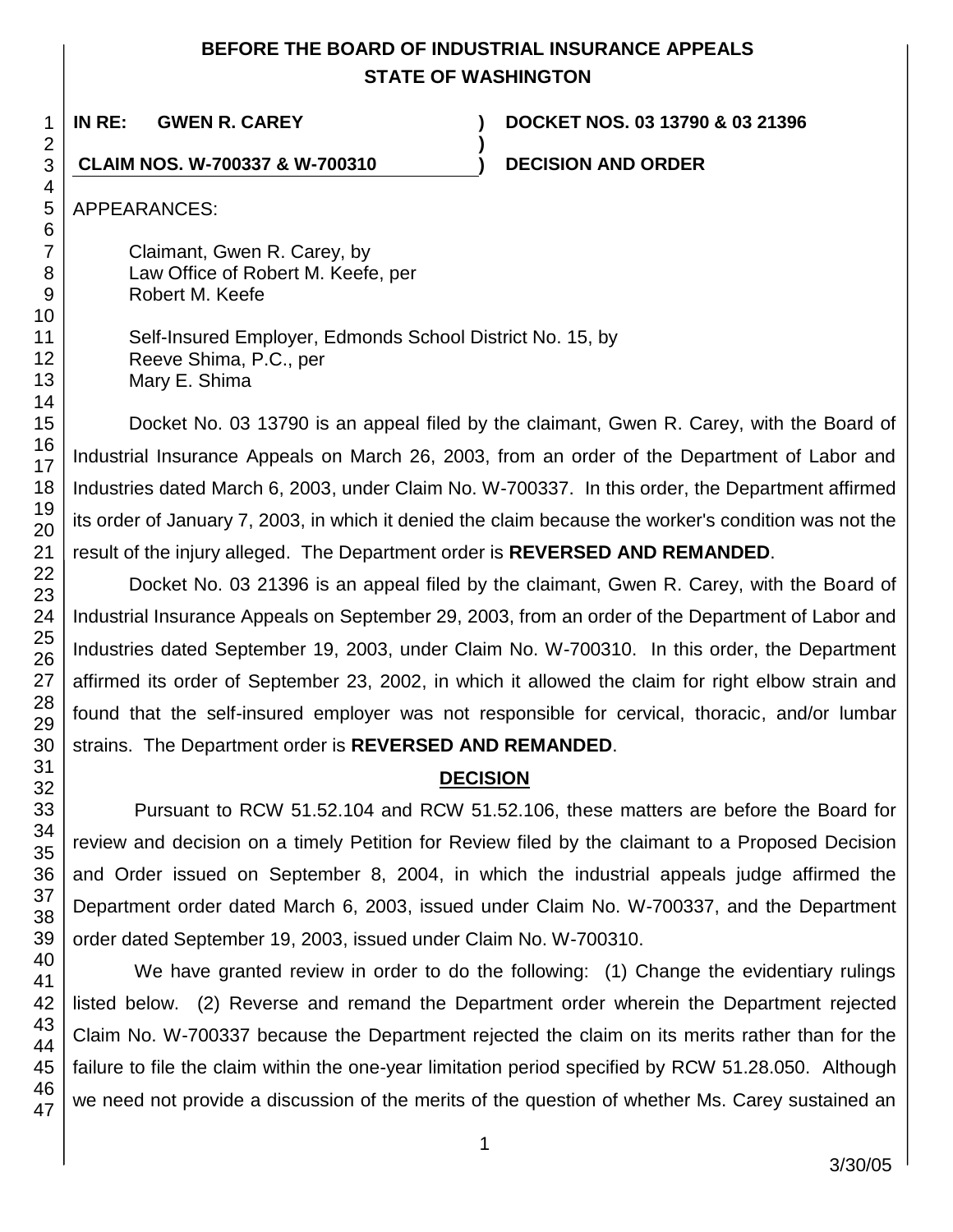industrial injury on November 20, 2001, because of the jurisdictional bar to allowance of the claim, we include such a discussion of that issue in our decision as an aid to the courts should further review be sought. (3) Reverse the Department's September 19, 2003 order issued under Claim No. W-700310 only as to the provision segregating the cervical strain. We conclude that the claimant sustained a cervical strain during treatment of the accepted arm condition and therefore that strain should be covered under this claim. We affirm the provisions of that order wherein the Department allows that claim for a right elbow strain and segregate thoracic and lumbar strains. We remand the order to the Department to direct the self-insured employer to accept responsibility for the cervical strain that occurred during physical therapy on or about June 26, 2002, and to segregate the pre-existing cervical degenerative disc disease.

# **EVIDENTIARY RULINGS**

The Board has reviewed the evidentiary rulings in the record of proceedings and finds that no prejudicial error was committed. The rulings are affirmed except as follows.

Dr. Jeff L. Summe's treatment records, renumbered and admitted in the Proposed Decision and Order as Exhibit No. 9, are rejected. These records are inadmissible on a number of grounds, all of which were expressed by the timely objection of the employer's attorney. Much of what is contained in these records is irrelevant to the issues under appeal. Those portions of the records that are relevant are cumulative to the testimony of Dr. Summe, which is the best evidence regarding the subject matter. In addition, the records contain the opinions of non-testifying physicians, such as Dr. Kohler, that constitute inadmissible hearsay.

We reject in its entirety the deposition of Dr. Bradley I. Billington as cumulative, as well as for other reasons stated below. The self-insured employer presented the testimony of one doctor each from three separate independent medical examinations (IMEs). The issues in these appeals are allowance and segregation of conditions with disputes over conditions and events that occurred or were alleged to have occurred no later than July 2002. These appeals do not raise issues of permanent disability or involve entitlement to other forms of benefits that would necessitate testimony directed to the dates in 2003 when the orders under appeal were issued. All three of the IMEs took place after July 2002, but Dr. Billington's IME of the claimant occurred in December 2003, more than one year after the other IMEs and after these appeals were filed. The subject matter of these depositions is essentially the same. In fact, the deposition of Dr. William Stump, when compared with that of Dr. Billington, reveals that the testimony in them is identical, with only a couple of exceptions that we note below. Dr. Billington's deposition included references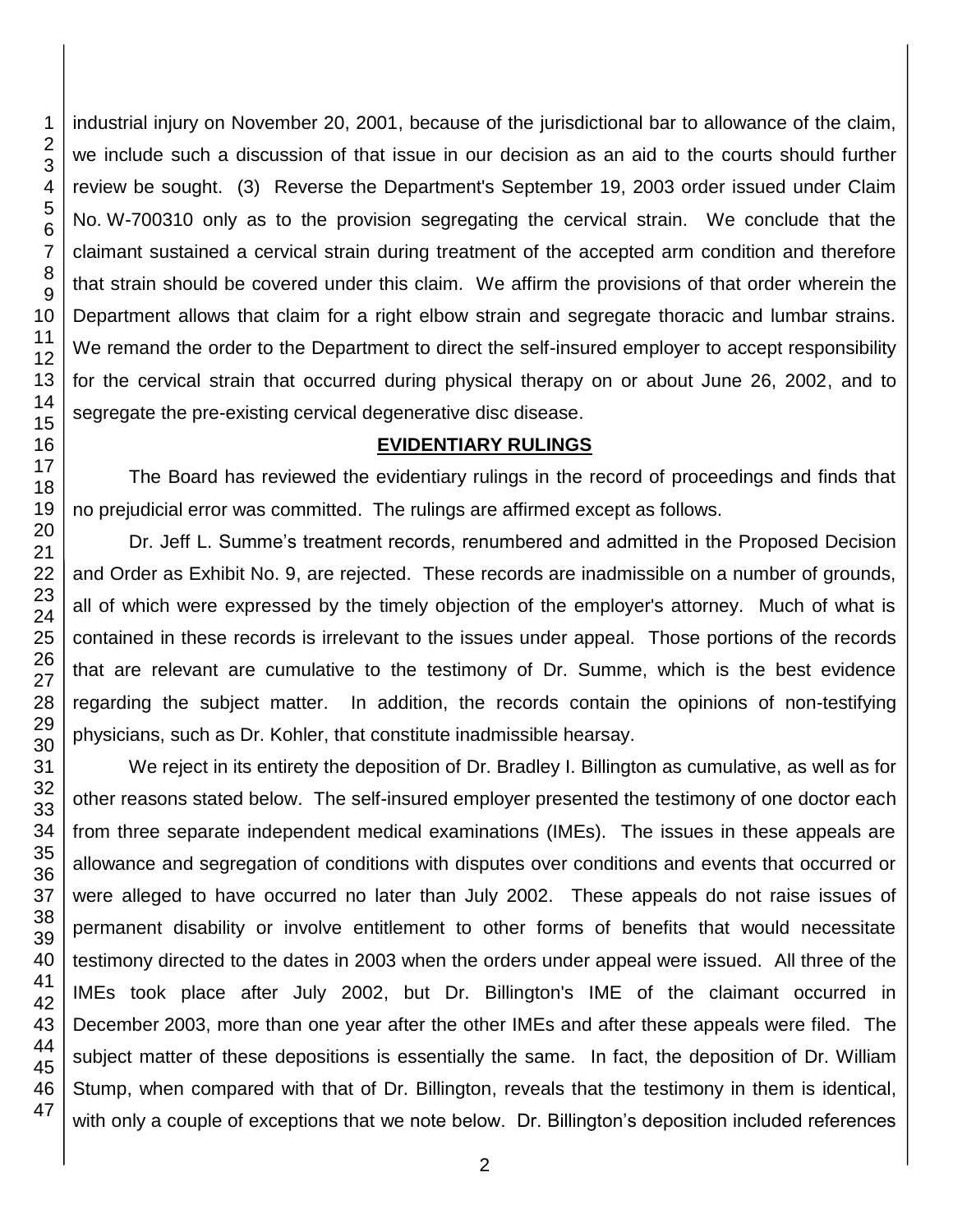to opinions of other doctors, most notably Dr. Park, that were without foundation and constituted inadmissible hearsay. Dr. Billington's deposition also included historical information about household problems between the claimant and her spouse, which our industrial appeals judge correctly rejected.

## **DISCUSSION**

# W-700337: Timeliness of the Application for Benefits

Ms. Carey testified that on November 20, 2001, she sustained an industrial injury while working in the dish room at Mountlake Terrace High School when a stack of large pans fell from a rack and struck her on the head. She testified that she made an oral report of injury. In October 2002, she went into the school district's main office and obtained an application for benefits, but lost it. She obtained another form the next month. On November 20, 2002, the claimant and Dr. Summe, her attending osteopathic physician, filled out a physician's initial report in which she wrote that her industrial injury occurred on November 20, 2001, at 11:50 a.m. That same day, the claimant filled out a "Supervisor's Report of Accident" and she hand delivered the SIF-2 or application for benefits to her employer at its main office. These documents reiterated the date and time of injury as being November 20, 2001, at 11:50 a.m. The application for benefits was date and time stamped as received by "Human Resources/Payroll" at the employer's office on November 20, 2002, (a Wednesday), at 3:38 p.m.

The statute of limitations for filing a claim for an industrial injury is found in RCW 51.28.050. It states:

> No application shall be valid or claim thereunder enforceable unless filed within one year after the day upon which the injury occurred or the rights of dependents or beneficiaries accrued, except as provided in RCW 51.28.055.

RCW 51.28.050 does not specify where and to whom the application for benefits (a form also referred to as an SIF-2) must be presented in order for it to be legally "filed." We conclude that Ms. Carey's delivery of the completed SIF-2 form at the office of the self-insured employer was sufficient to constitute the "filing" of that document within the meaning of that statute. It was not necessary for her to deliver that form directly to the Department. RCW 51.28.020(1)(b).

The dispositive question in this appeal is whether Ms. Carey filed her application for benefits within the one-year limitation period. The Proposed Decision and Order adopts dictum contained in *Wilbur v. Department of Labor & Indus.*, 38 Wn. App 553 (1984) as the basis for its conclusion that her application for benefits was timely filed. The *Wilbur* dictum contradicts a rule set forth in a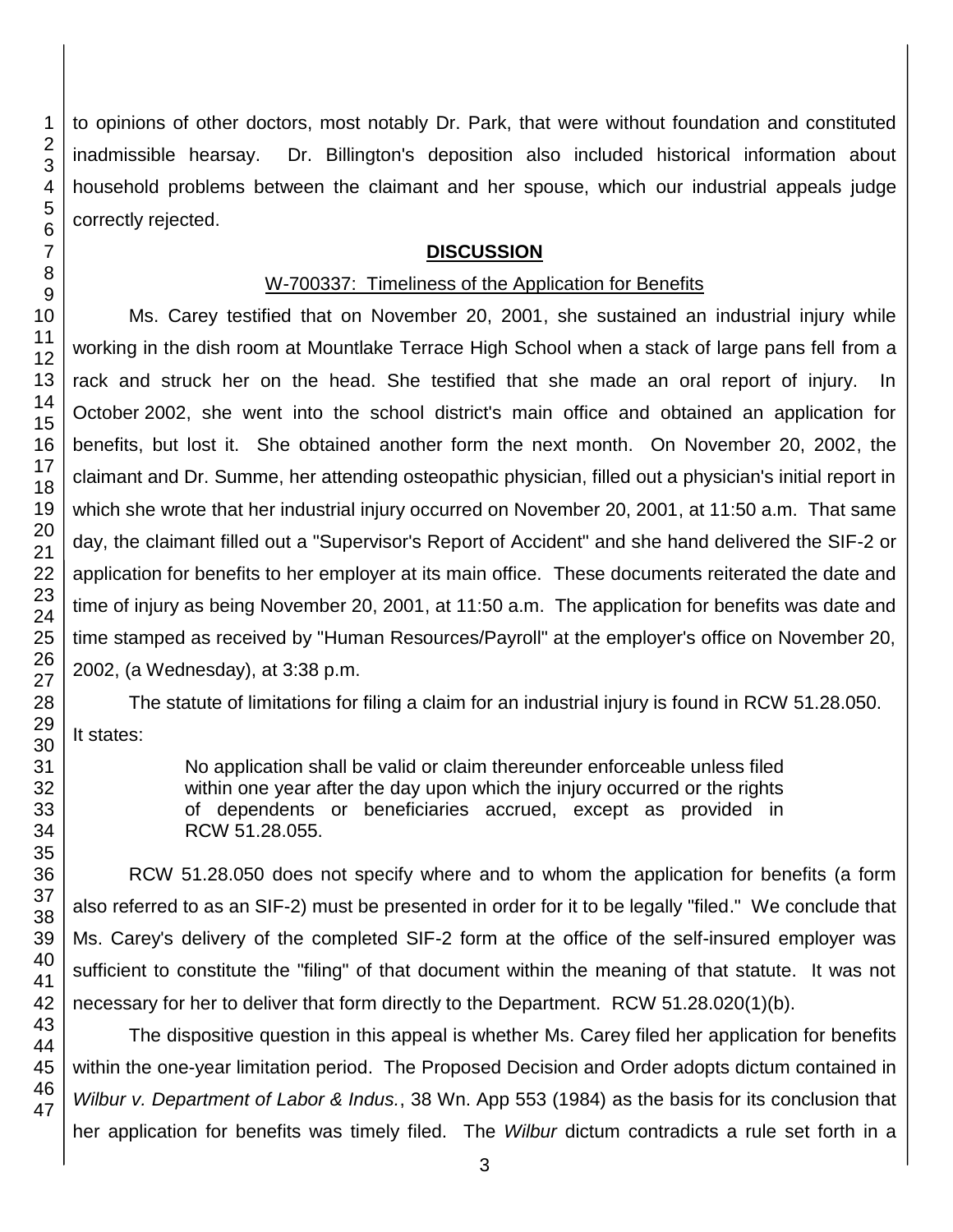series of Supreme Court cases, including *Nelson v. Department of Labor & Indus.*, 9 Wn.2d 621 (1941). We conclude we must follow the rule set forth by the Supreme Court.

In order to determine if Ms. Carey's application for benefits was timely, we must determine the date the one-year limitation period began to run. If this date was November 20, 2001, the date the alleged injury occurred, then the limitation period ran at the end of November 19, 2002. Consider the following self-evident statement: Each calendar year begins on January 1 and ends on December 31, not at the end of the succeeding January 1. It follows, therefore, that in order for an application filed on November 20, 2002, to be timely, the one-year limitation period could not have begun to run until November 21, 2001, the day **after** the alleged injury.

In the series of decisions culminating with *Nelson*, our Supreme Court adopted the interpretation that the RCW 51.28.050 limitation period begins to run on the day of injury. As stated in *Nelson*, at 632, "This court has established the rule that the one year period in which the claim must be filed commences to run on the day of the accident." This rule was stated and accepted by the Supreme Court in *Read v. Department of Labor & Indus.*, 163 Wash. 251 (1931); *Ferguson v. Department of Labor & Indus.*, 168 Wash. 677 (1932); *Sandahl v. Department of Labor & Indus.*, *170 Wash. 380 (1932); Crabb v. Department of Labor & Indus.*, 186 Wash. 505 (1936). The application of this rule to this case would mean that the one-year limitation period began to run on November 20, 2001, the date of the alleged work-related injury.

The language in *Wilbur*, at 566, suggests that the one-year limitation period begins to run the day after the industrial injury. The cited language was mere obiter dictum, a characterization of that language that we noted in *In re Freda King*, BIIA Dec., 69,935 (1985). The *Wilbur* dictum has never since been adopted by the courts. In fact subsequent to the publication of *Wilbur*, Division I of the Court of Appeals reiterated the rule set forth in *Nelson*. *Rector v. Department of Labor & Indus.*, Wn. App. 385 (1991).

We acknowledge that in other legal contexts, rules have developed either through statute or court decision wherein the time calculation of a limitation period begins to run on the day succeeding a triggering event. The only such "rule" that could apply to this case is RCW 1.12.040, a statute that was first enacted in 1854, that currently states:

> The time within which an act is to be done, as herein provided, shall be computed by excluding the first day, and including the last, unless the last day is a holiday, Saturday, or Sunday, and then it is also excluded.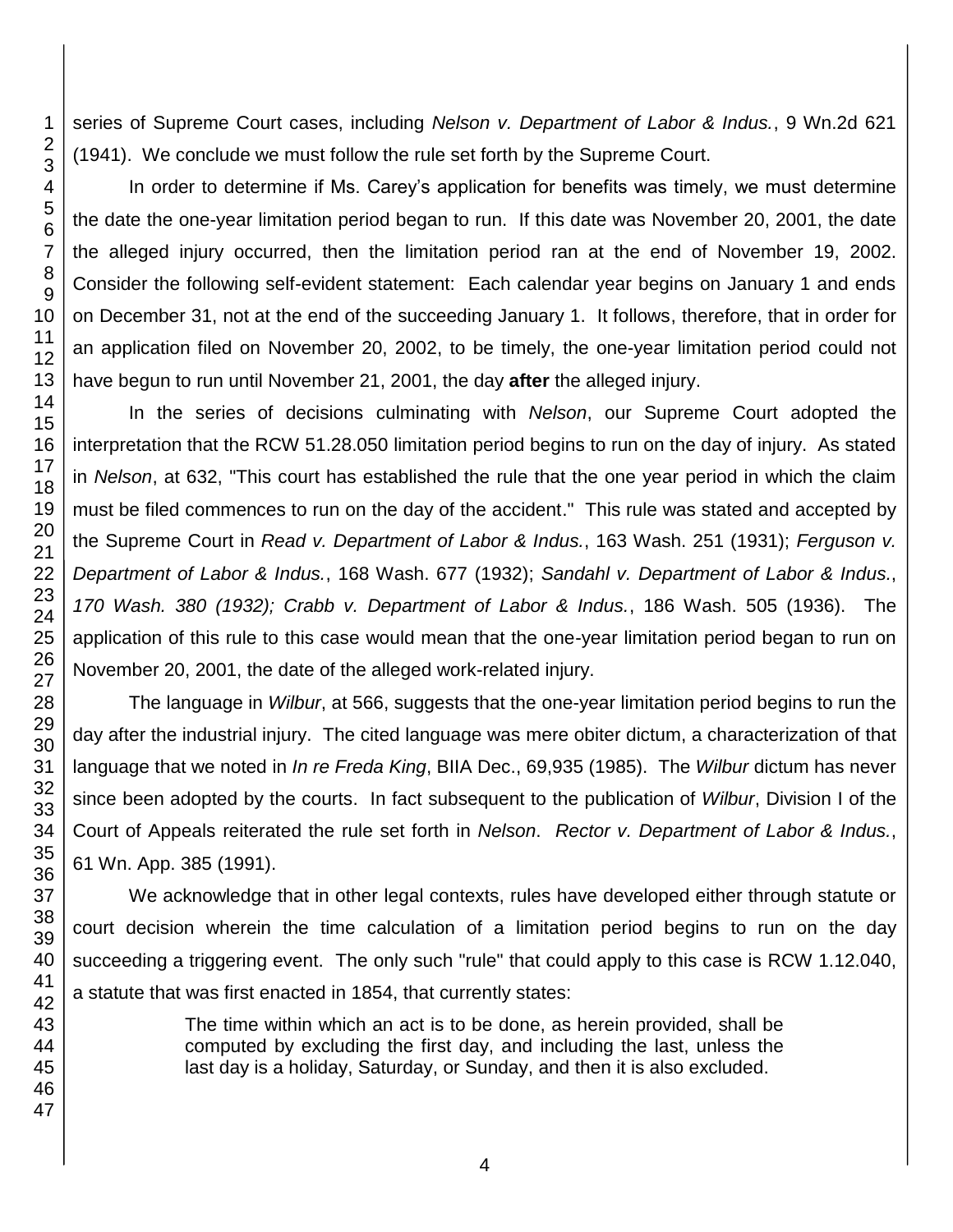This statute was originally included within acts regulating civil actions. It has since been held to be a statute of general application. See, *e.g.*, *State ex rel. Early v. Batchelor*, 15 Wn.2d 149 (1942). Its application to this appeal would support Ms. Carey's position that the one-year limitation period should not begin to run until November 21, 2001. Neither we nor the courts have ever mentioned RCW 1.12.040, or its predecessor statute, Rem. Rev. Stat. §150, in any decision regarding when the one-year limitation period of RCW 51.28.050 begins to run.

Rules of statutory construction favor the application of RCW 51.28.050 over that of RCW 1.12.040 in setting the date upon which the limitation period to file a claim for industrial injury begins to run. RCW 1.12.040 and RCW 51.28.050 both appear to apply in setting the date upon which the one-year limitation period for filing an industrial injury claim begins to run. However, our Supreme Court's interpretation of RCW 51.28.050 leads to an irreconcilable conflict between that statute's language and the language of RCW 1.12.040. When such a conflict between applicable statutes occurs, the rule is that the specific statute supersedes the general statute. *Johnson v. Central Valley School Dist. No. 356*, 97 Wn.2d 419 (1982) [*cert. denied*, 103 S. Ct. 732, 459 U.S. 1107, 74 L. Ed. 2d 955]; *Waste Management of Seattle, Inc. v. Utilities & Transp. Com'n.*, Wn.2d 621 (1994) [reconsideration denied]; *Medical Consultants NW, Inc. v. State*, 89 Wn. App. 39 (1997) [review denied, 136 Wn.2d 1002]. This rule of statutory construction is even stronger when the specific statute was enacted later than the general statute. *Muije v. Department of Social & Health Serv.*, 97 Wn.2d 451 (1982). The predecessor statute to RCW 51.28.050 was first enacted by Laws of 1911, ch. 74, §12.

Having noted the near-unanimity of the court decisions in our state, we admit that in past decisions we have favored the interpretation found in the *Wilbur* dictum. In *In re Stan Hall*, BIIA Dec. 36,628 (1971), the worker sustained an injury at work on March 3, 1969. His doctor mailed the application for benefits on March 2, 1970, but the Department did not receive it until March 5, 1970. We found the application for benefits was not timely, but in dictum of our own we cited RCW 51.28.050 for the proposition that had the Department received the application for benefits on March 3, 1970, it would have been timely. In *Freda King*, the worker sustained an injury on October 6, 1983. She filed her application for benefits on Monday, October 8, 1984. We stated that October 6, 1984, a Saturday, was the last day of the one-year filing period and cited WAC 296- 08-070 and *Wilbur*, as support for extending the filing period to the next Monday, when the last day of the filing period fell on a weekend. The *Nelson* rule was not discussed in either of these decisions.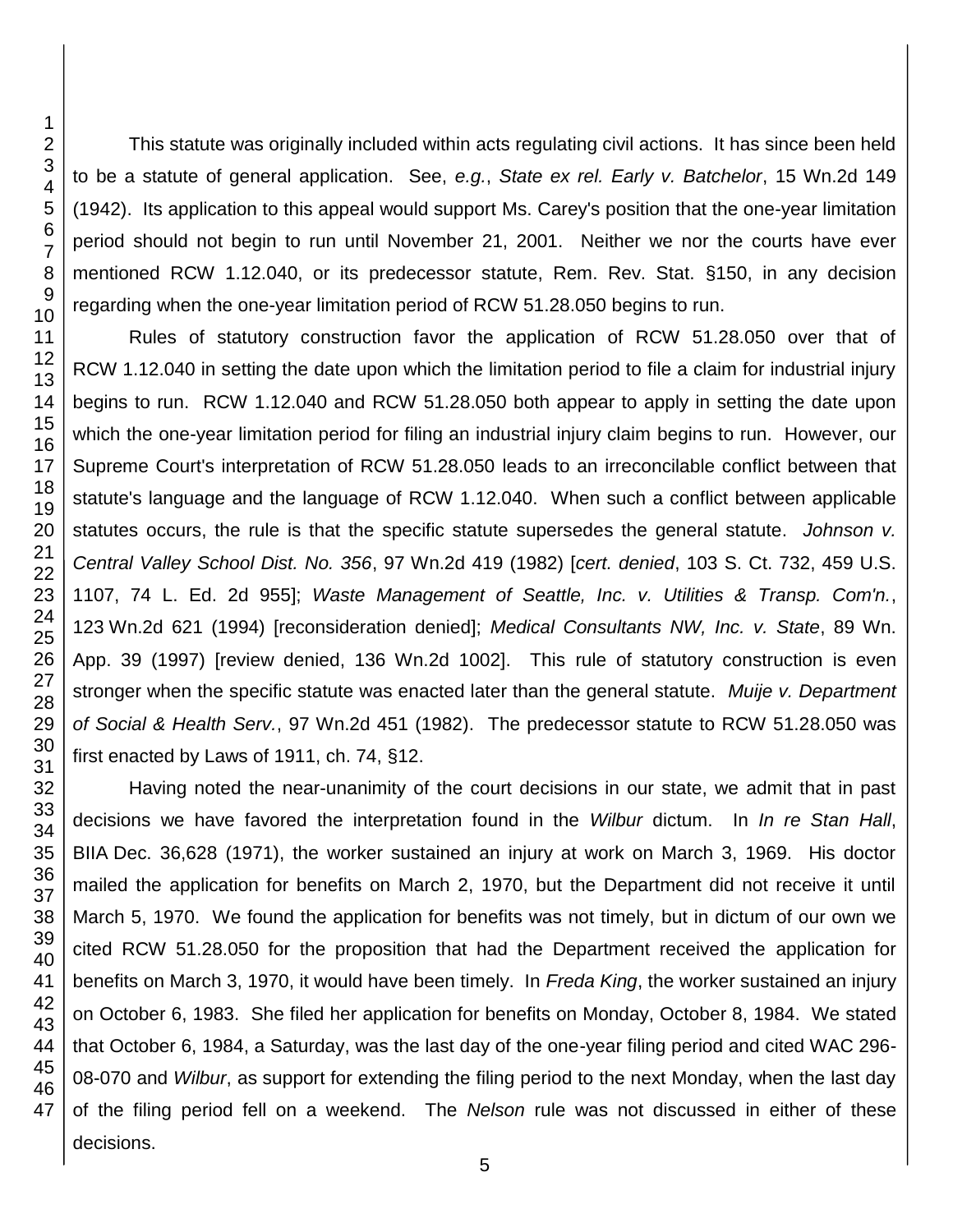#### WAC 296-08-070, cited by *Freda King*, states, in part:

In computing any period of time prescribed or allowed by the rules or by the order of the department or any division, board, commission or council thereof or by any applicable statute, the day of the act, event, or default after which the designated period of time begins to run is not to be included.

The application of this regulation would support Ms. Carey's position that the limitation period for her claim should not begin to run until November 21, 2001, the day after her industrial injury. However, applying this regulation in that manner clearly conflicts with the language of RCW 51.28.050, as interpreted by the *Nelson* line of cases. The Department does not have the power to revise a validly enacted statute, nor can it overturn the interpretation of a statute by the Supreme Court through rule making absent a legislative enactment giving it that authority. The Legislature itself has amended RCW 51.28.050 on two occasions since the *Nelson* line of cases were decided. Yet it has not changed the language in the statute that is applicable to this controversy. Such legislative inaction tends to show its tacit approval of the Supreme Court's interpretation of the statutory language.

There are factual differences between the previously cited Supreme Court cases and the one before us today. In those cases the applications for benefits were either filed months or years late or were attempts to file a second claim in order to bring new conditions into an earlier, timely claim. In Ms. Carey's case, the issue involves alleged untimeliness of filing the application for benefits of only a few hours to one day. However, any claim for which an application for benefits is filed that is one day late (*Wilbur*) or two days late (*Stan Hall*) is still jurisdictionally barred; whether it is one day late or one year late makes no difference.

Therefore, we conclude that Ms. Carey's application for benefits under Claim No. W-700337 was filed one day late.<sup>1</sup> To the extent that language within *Freda King* and Stan Hall conflicts with this decision, such language is overruled. We reverse the Department's January 7, 2003 order in Claim No. W-700337 because it rejected the claim for an incorrect reason. This claim should have been rejected because the application for benefits was not filed within the time limit specified by RCW 51.28.050.

<sup>1</sup> One unusual aspect of this appeal is that the record includes the exact hour and minute that the alleged injury occurred (11:50 a.m. on November 20, 2001) and the application for benefits was filed (3:38 p.m. on November 20, 2002). Even if the RCW 51.28.050 limitation period was interpreted to begin running at the exact moment of the injury, as opposed to the day the injury occurred, the application for benefits still was filed late, by 3 hours and 48 minutes.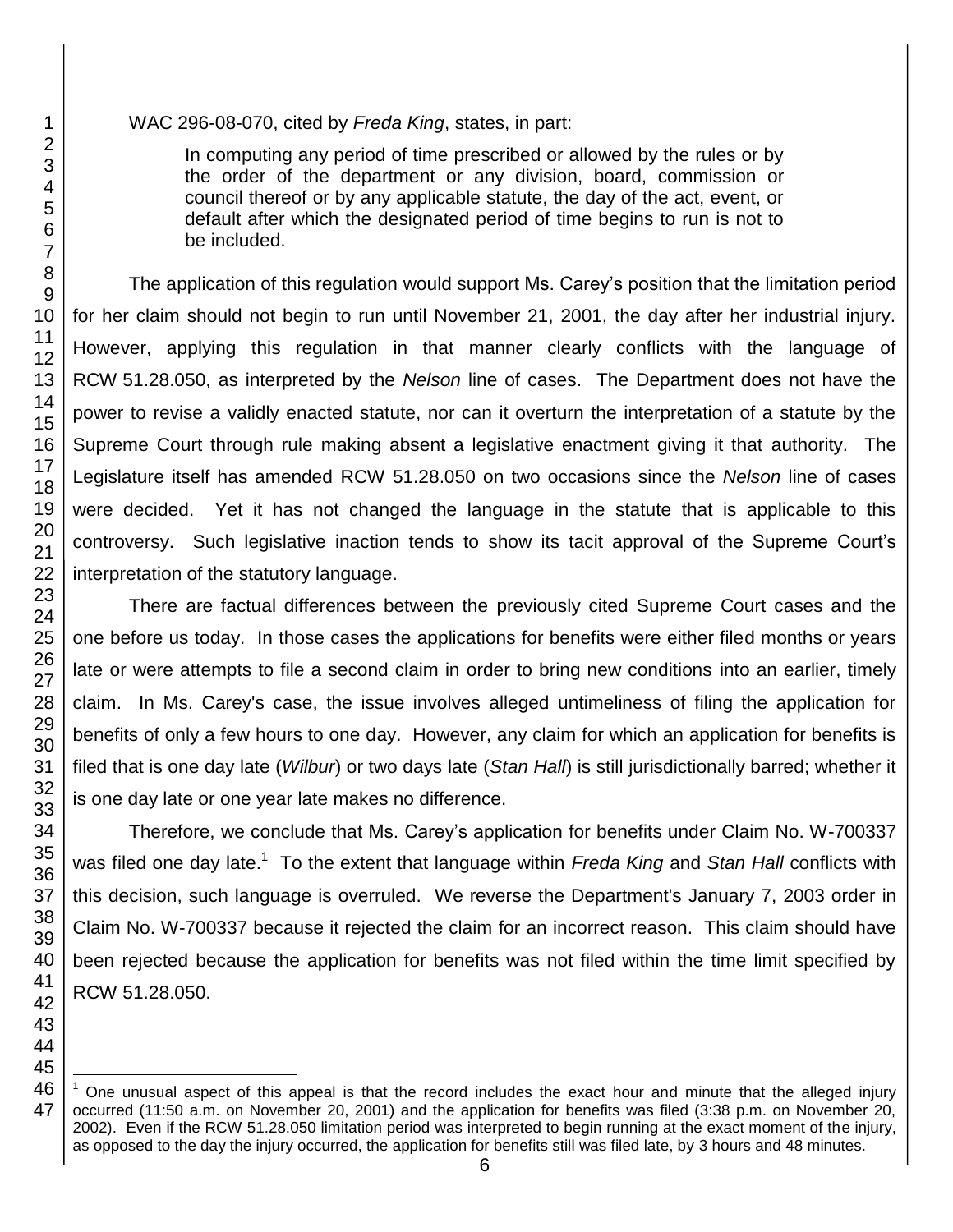### Did Ms. Carey Sustain an Industrial Injury on November 20, 2001?

Because we have determined that Claim No. W-700337 should be rejected since no application for benefits was filed within the time limit specified by RCW 51.28.050, it is not necessary for us to determine whether Ms. Carey sustained an industrial injury on November 20, 2001. Therefore, we are including neither findings of fact nor conclusions of law regarding that issue with this decision. However, we include the discussion below as a guide for the courts should further review be sought and granted by them. It is our conclusion that Ms. Carey did not sustain any injury on that date during the course of her employment with the Edmonds School District.

Ms. Carey testified that she sustained an industrial injury on November 20, 2001, when large pans she was stacking on a rack next to an institutional dishwasher, fell and struck her on the head. Ms. Carey's application for benefits and the Supervisor's Report of Accident she filled out on November 20, 2002, listed the only witness as a "dishroom attendant." All three of the other employees who worked in the Mountlake Terrace High School dish room that day testified that they did not hear or see the accident and that the claimant did not tell them about it that day or any other day. She sought treatment from Dr. Summe on December 5, 2001, for right elbow pain, but not neck pain. On the intake form the claimant filled out that day she did not endorse neck or back complaints. She checked both "yes" and "no" in answer to the question about whether she was being seen for an on-the-job injury, but she did not fill out the information that form requested about date of injury, claim number, etc.

Dr. Zimmerman, who did not testify, treated Ms. Carey throughout the spring of 2002. She did not inform him of a November 2001 injury at work. On May 7, 2002, the claimant sustained an industrial injury to her right elbow, for which she filed the appropriate claim form on May 20, 2002. On July 3, 2002, Ms. Carey reported to Dr. Summe that she had developed neck pain on June 26, 2002, while doing exercises under the direction of a physical therapist. The first time Ms. Carey mentioned the alleged November 20, 2001 injury at work was during the independent medical examination conducted by Dr. Richard E. Marks on August 13, 2002. Dr. Summe treated the claimant's neck on multiple occasions between July and November 20, 2002, before the claimant told him of the alleged November 20, 2001 injury at work.

Based on the evidence above, we conclude that Ms. Carey's latter-day history of an industrial injury occurring on November 20, 2001, is not believable. Even if some incident at work involving falling pans actually occurred, there is no evidence Ms. Carey sustained any neck or other condition or disability from such an incident. She did not seek treatment for any neck condition until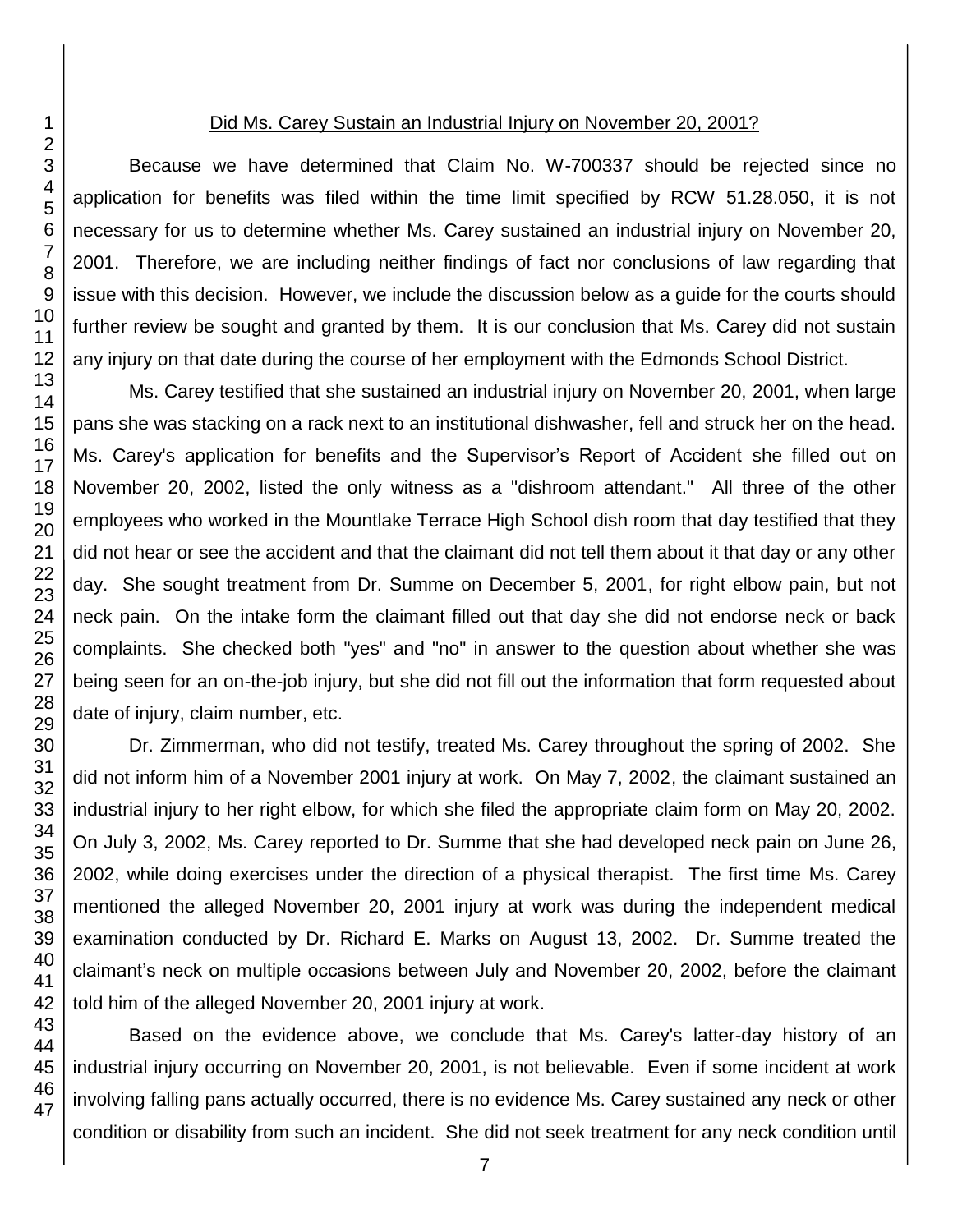almost nine months afterwards and then only after she had an onset of symptoms during a physical therapy appointment.

## Segregation of Cervical, Thoracic, and Lumbar Strains Under Claim No. W-700310

Ms. Carey sustained right arm strain or extensor tendonitis of the right elbow as a result of her May 7, 2002 industrial injury. She made no complaints of spinal problems and received no treatment for any such condition until she saw Dr. Summe almost two months later, at which time she gave a history of an onset of neck symptoms during a session of physical therapy. Ms. Carey reiterated this history to a consulting physician, Dr. Murphy, who saw her on July 31, 2002. Dr. Summe testified that this physical therapy session had been prescribed by Dr Zimmerman as treatment for the claimant's right arm condition, proximately caused by the May 7, 2002 industrial injury.

Conditions or disabilities sustained while undergoing treatment for a covered condition or injury are also covered by the same claim under which the treatment was authorized. *In re Arvid Anderson*, BIIA Dec., 65,170 (1986); *In re Iris Vandorn*, BIIA Dec., 02 11466 (2003). This is true whether the condition newly arose or was an aggravation of a prior condition. In Ms. Carey's case, the conditions at issue are cervical strain and cervical degenerative disc disease. We conclude that Ms. Carey's cervical strain should be covered under the claim for the May 7, 2002 right elbow injury because the cervical condition was sustained during treatment for the elbow injury.

The medical evidence in the record supports a conclusion that Ms. Carey's cervical strain was caused by the injury she sustained during that therapy session. As explained by the doctors who testified, a cervical strain is a soft tissue condition, *i.e.*, muscular or ligamentous, in contrast to an arthritic or disc condition. Dr. Summe diagnosed a cervical strain among other conditions, and attributed her neck condition to that injury (as well as to other injuries). He believed that the physical therapy incident aggravated cervical problems that were already present. Dr. Marks was very skeptical of any neck condition Ms. Carey described; however, he acknowledged that she could have sustained some neck discomfort due to the activities she performed as part of her therapy. Dr. Stump testified that Ms. Carey's complaints were primarily muscular and could have been anticipated in someone who was initiating an exercise program. He noted that while her examination findings were non-dermatomal, her neck pain followed a muscular distribution.

An MRI study taken on July 12, 2002, showed that Ms. Carey had minor degenerative disc disease at the C5-6 and C6-7 levels consistent with her age. There is no credible medical evidence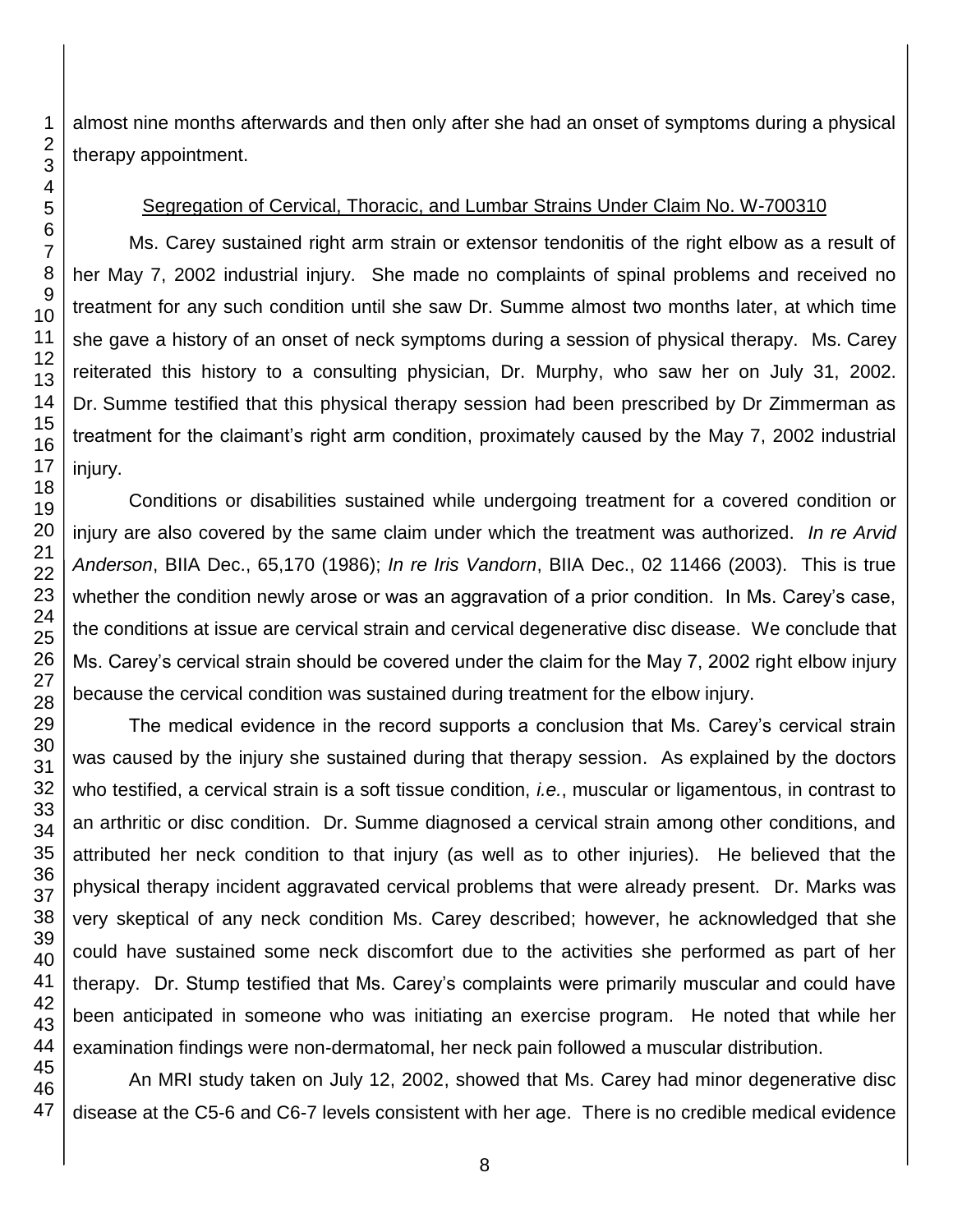that these conditions were caused or aggravated by either the May 7, 2002 industrial injury or the physical therapy the claimant underwent on June 26, 2002. The claimant's description of that injury clearly shows that it was limited to muscles and tendons attached to her right elbow. While Dr. Summe believed that the industrial injury caused a flare-up in a pre-existing neck condition, he did not explain the mechanism by which an elbow tendonitis could have aggravated a disc condition in the neck. We accept the conclusion of Dr. Marks and Dr. Stump, that there was no causal connection between the MRI findings and the May 7, 2002 industrial injury and treatment therefor.

Even though Dr. Summe diagnosed thoracic and lumbar strains that he attributed to the May 7, 2002 industrial injury or the physical therapy Ms. Carey received for that injury, we do not find any factual foundation to support such a causal connection. There was no foundation from the claimant, either in her testimony or in the multiple medical histories she provided to the doctors that suggests she had any thoracic or lumbar problems until late in July 2002. She certainly did not mention that she experienced any mid or low back symptoms after undergoing the physical therapy.

We reverse the September 19, 2003 order issued under Claim No. W-700310 and direct the Department to issue an order in which it allows the claim for the right elbow strain and a cervical strain and segregates as unrelated to this claim the conditions of thoracic and lumbar strains and cervical degenerative disc disease. The segregation of this latter condition is within the scope of our review in this appeal because acceptance/segregation of spinal conditions in general was at issue in the appeal.

# **FINDINGS OF FACT**

1. At 3:38 p.m. on Wednesday, November 20, 2002, Gwen R. Carey filed an application for benefits in Claim No. W-700337 (Docket No. 03 13790) with Edmonds School District No. 15, the self-insured employer. Ms. Carey alleged she sustained an industrial injury to her back and neck at 11:50 a.m. on November 20, 2001, during the course of her employment with the self-insured employer.

On January 7, 2003, the claim was denied because the worker's condition was not the result of the injury alleged.

On January 27, 2003, the claimant filed a Protest and Request for Reconsideration of the January 7, 2003 Department order.

On March 6, 2003, the January 7, 2003 Department order was affirmed.

On March 26, 2003, the claimant filed an appeal of the March 6, 2003 Department order with the Board of Industrial Insurance Appeals.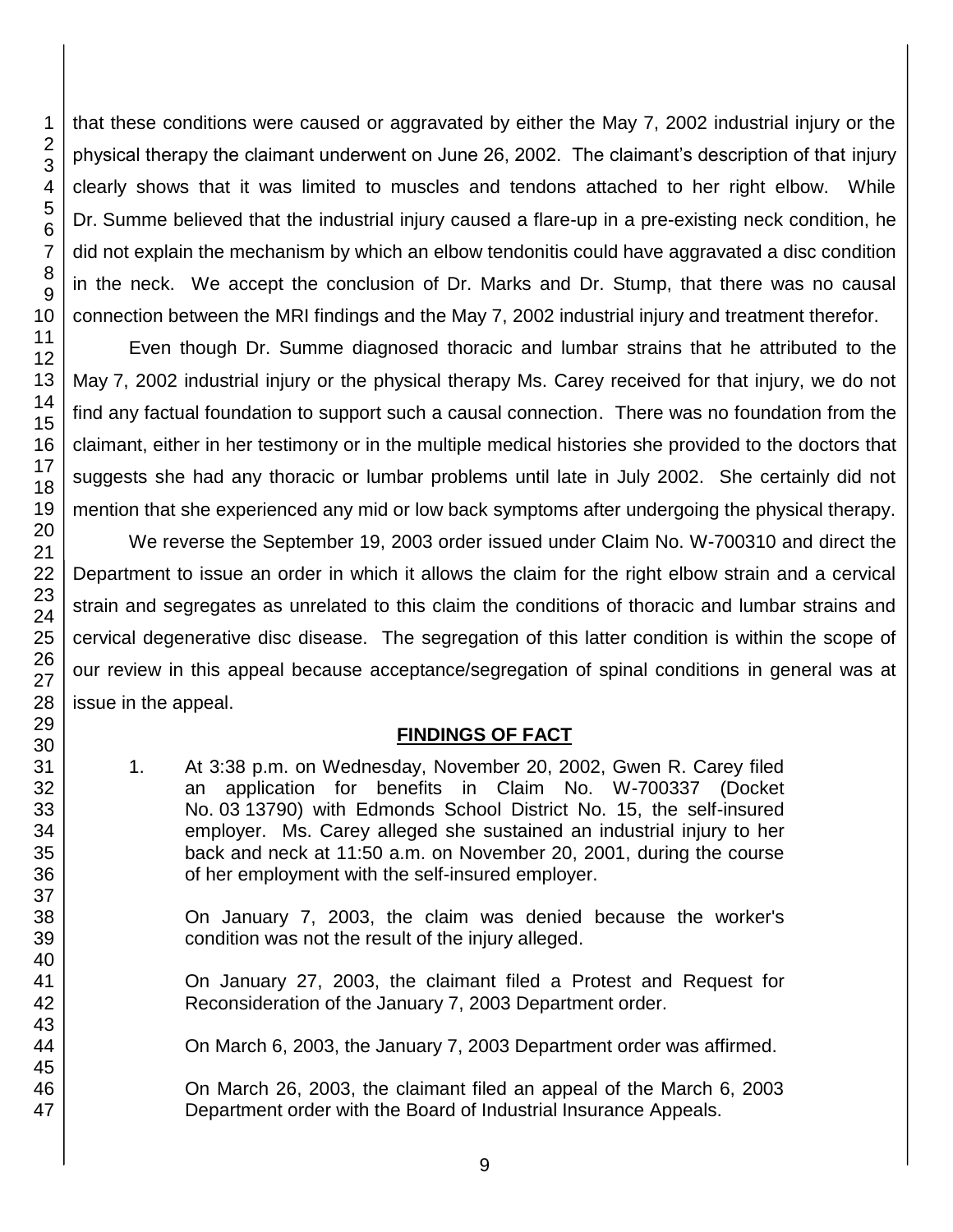On April 7, 2003, the Board granted the appeal and assigned it Docket No. 03 13790.

2. On June 5, 2002, Gwen R. Carey filed an application for benefits in Claim No. W-700310 (Docket No. 03 21396), in which she alleged she suffered an injury to her right arm on May 7, 2002, while in the course of her employment with Edmonds School District No. 15.

On June 13, 2002, the claim was allowed.

On September 23, 2003, the Department issued an order in which it allowed the claim for a right elbow strain and found the self-insured employer is not responsible for cervical, thoracic, and/or lumbar strain.

On October 29, 2002, the claimant filed an appeal of the September 23, 2002 Department order, which was received at the Board of Industrial Insurance Appeals and forwarded to the Department of Labor and Industries as a Protest and Request for Reconsideration and returned to the Board with the request to treat it as a direct appeal.

On December 19, 2002, the Board denied the appeal.

On September 19, 2003, the September 23, 2002 Department order was affirmed.

On September 29, 2003, the claimant filed an appeal of the September 19, 2003 Department order with the Board of Industrial Insurance Appeals.

On October 15, 2003, the Board granted the appeal and assigned it Docket No. 03 21396.

- 3. On May 7, 2002, while in the course of her employment as a food service worker for Edmonds School District No. 15, Gwen R. Carey injured her right arm while chopping fruit. She felt a sudden popping sensation in the arm that required medical treatment.
- 4. On June 26, 2002, Gwen R. Carey was involved in a physical therapy program authorized under Claim No. W-700310, and while performing prescribed exercises, sustained a cervical strain that required medical treatment.
- 5. Prior to May 7, 2002, Gwen R. Carey was suffering from degenerative changes in her cervical spine, including a disc protrusion at C5-6 and a dorsal annular tear at C6-7; those conditions were neither caused by nor aggravated by the industrial injury of May 7, 2002.